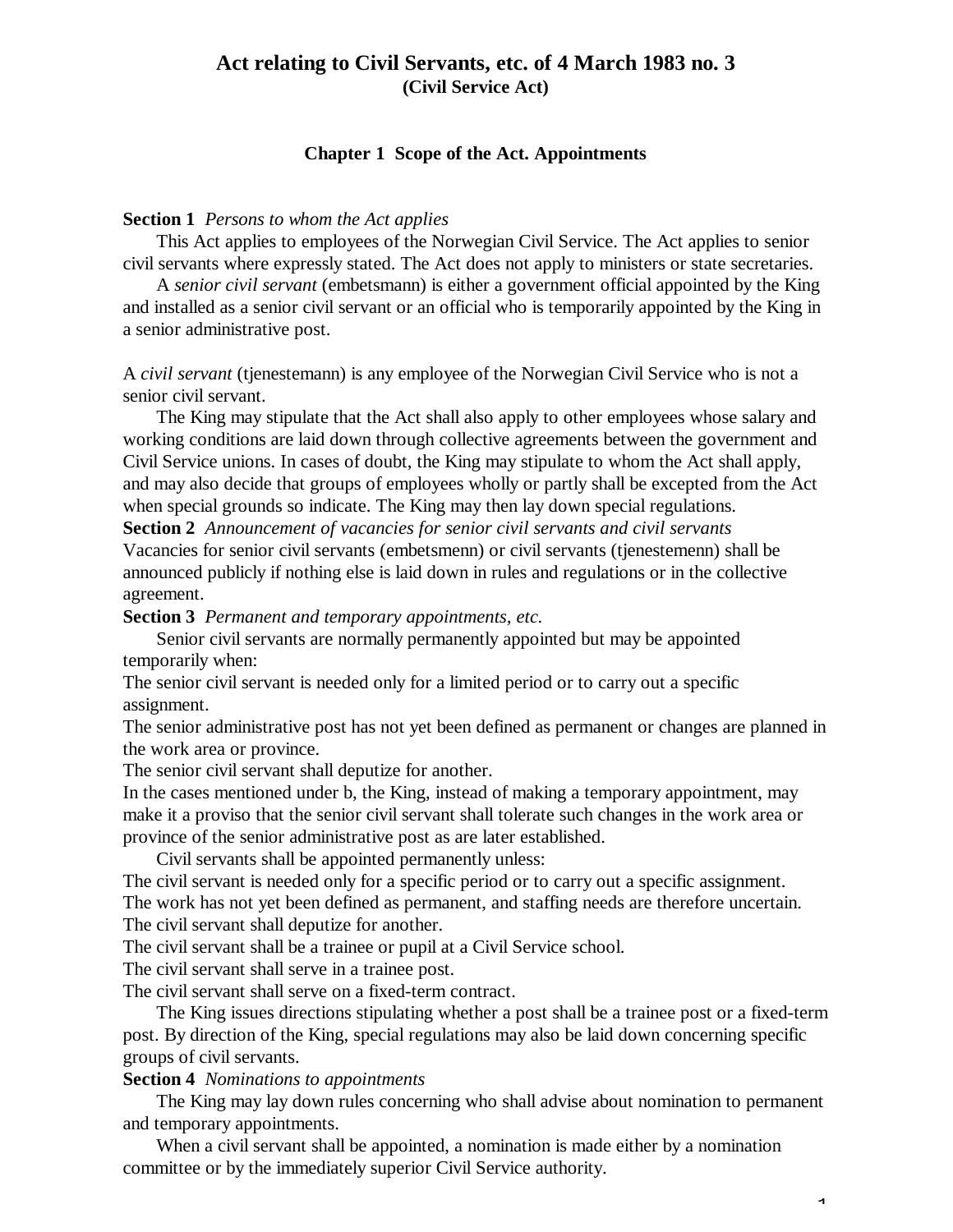Regulations are laid down governing whether there shall be a nomination committee or whether the right of nomination shall be held by the immediately superior Civil Service authority. A nomination committee shall include the immediately superior Civil Service authority as a member, and shall consist of equal representation by ordinary members of staff and by the management. The chairman shall be appointed by the management. Regulations shall also be laid down giving further particulars concerning the composition of the committee and the appointment of staff representatives.

In cases of doubt, the ministry concerned may decide who shall be regarded as the immediately superior Civil Service authority, and may decide that another shall subrogate when special grounds so indicate.

The immediately superior Civil Service authority who is a member of a board or an appointment committee with the right of appointment may not make a separate nomination.

When there are several qualified applicants to a post, three applicants shall normally be nominated in the order in which they should be considered.

If the right of appointment is held by others than the King, and the appointing authority concerned wishes to appoint a candidate who has not been nominated, the appointment committee shall request that an opinion about the person concerned be submitted in writing by the nomination committee. A minority in an appointment committee or board may also request such an opinion. If however the nomination committee refuses to nominate the person concerned and the appointment committee upholds its view, the case shall be decided by the King if the right of appointment is held by a ministry and otherwise by the agency laid down in the regulations. The candidate appointed must then either be one of the nominated candidates or the candidate whom the appointment committee wishes to appoint.

This applies also in cases where the right of appointment is laid down in a separate Act.

A candidate nominated by a minority in a nomination committee is also regarded as nominated. **Section 5** *Appointment of civil servants*

Civil servants are appointed by the King, or if the King so directs, by a ministry, by a collegiate board for an agency or group of agencies, or by an appointment committee. The procedure to be followed in connection with appointments is laid down in regulations. The King may set out general guidelines for the practice of the right of appointment.

The appointment committee shall have an equal number of representatives from the staff and from the management. The chairman shall be appointed by the management. Regulations shall also be laid down giving further particulars concerning the composition of the committee and the appointment of staff representatives.

If the civil servants are not represented in the board of an agency or group of agencies, at least two representatives for the civil servants shall sit on the board when appointment cases are handled or in such cases as referred to in sections 8-10 and 12-17 (3).

If a board or appointment committee does not reach agreement about an appointment, each member may demand that the case be referred to the ministry concerned or to the agency designated in the regulations. The demand shall be submitted in writing. The candidate appointed must then be chosen from the applicants supported by members of the appointment committee.

If among the applicants there are any who have been dismissed or summarily discharged pursuant to section 10 or have received notice of dismissal or summary discharge from a post with equal or higher pay and the appointment committee wishes to appoint another applicant, the case shall be decided by the King or by an agency thereby authorized. This applies also in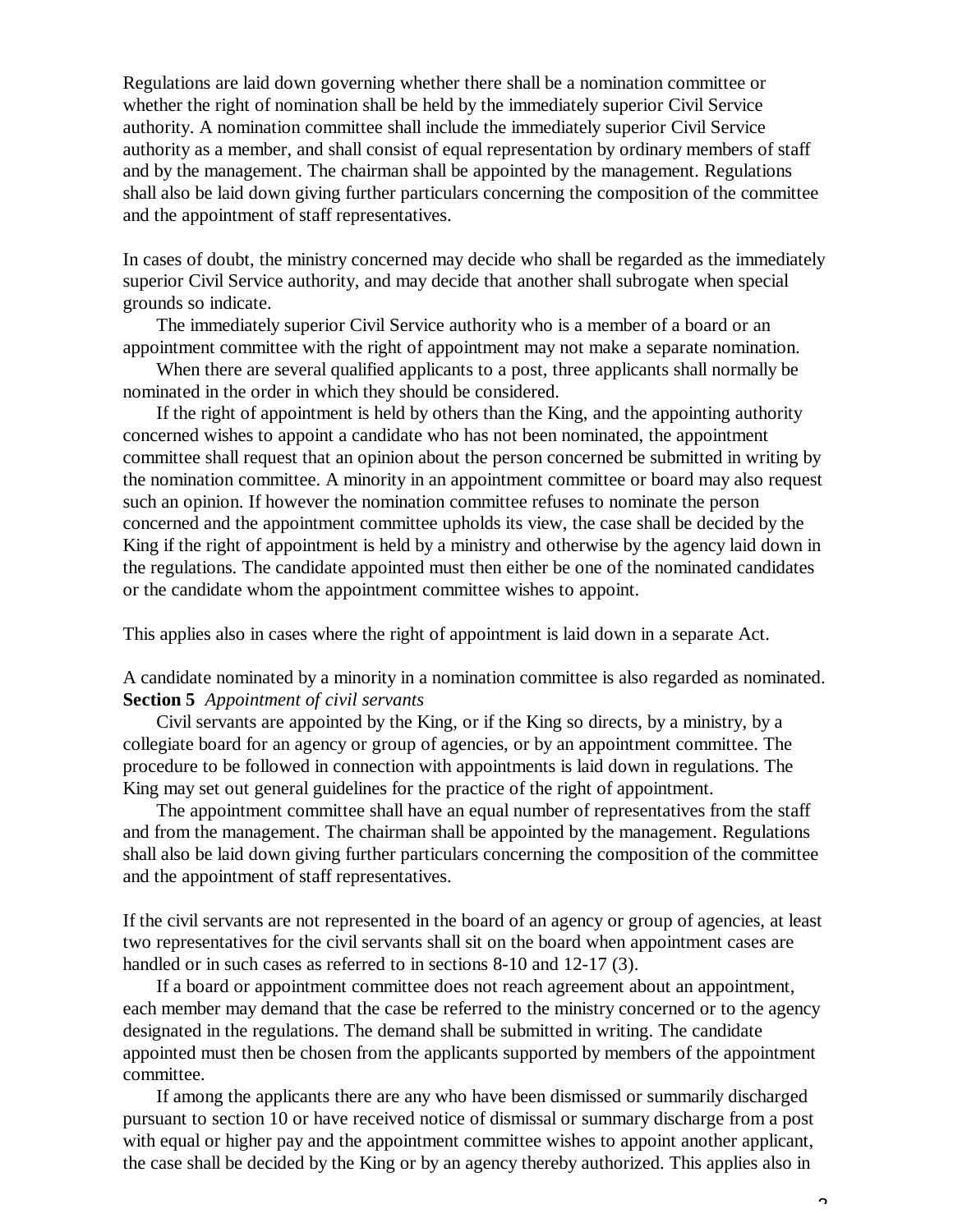cases where the right of appointment is laid down in a separate Act.

The person appointed shall be notified of the appointment in writing. The notification shall contain information about any special conditions decided. In the case of temporary appointments the notification shall also specify the duration of the appointment or the assignments that shall be carried out.

## **Section 6** *Exceptions for certain posts*

The rules given in sections 2, 3, 4 and 5 do not apply to civil servants appointed to the Storting, the Office of the Auditor General (Riksrevisjonen), or the staff of the Parliamentary Ombudsman, or to appointments made for periods of less than six months.

It may be laid down in regulations that the right of appointment shall be held by others than those stated in section 5:

in cases where an applicant is unanimously nominated by a nomination committee and the appointment in accordance with established practice is made according to seniority, in connection with intakes of groups of trainees or pupils,

on the appointment of civil servants for periods of less than one year,

on the appointment of temporary civil servants whose terms and conditions of employment are laid down in a special contract,

in connection with conditions of employment involving a working week of less than 15 hours or a salary of less than 15/40 of the full pay for an equivalent full-time post.

Regulations concerning nomination other than those given in section 4 may also be laid down for such appointments as mentioned above in subsection (2) (b-e).

## **Chapter 2 Termination of service, disciplinary measures, dismissal, etc.**

## **Section 7** *Termination of temporary service*

When a senior civil servant has been temporarily appointed in a senior administrative post and the reason for the temporary nature of the post has ceased to exist, the person concerned shall be instructed to resign the senior administrative post. If the duration of the temporary post has exceeded one year, he shall be given a minimum of one month's notice. If however the senior civil servant has been temporarily appointed by the King after announcement of the post, he may instead be appointed without a new announcement of the post.

A civil servant who is appointed for a specific period in a fixed-term or trainee post shall automatically resign the post without notice when the period expires.

A civil servant who is appointed as a temporary substitute shall automatically resign the post without notice when duties are recommenced by the permanent incumbent.

If the duration of the temporary service has exceeded one year, the officer shall be given a minimum of one month's notice.

Temporary service shall otherwise be terminated with the period of notice laid down in sections 8, 9 and 10.

## **Section 8** *Probationary period*

During the first six months, the officer serves a probationary period. The appointment committee may decide that such a probationary period shall apply even if the officer is transferred directly from another Civil Service post. In special cases it may be agreed that a probationary period shall not apply. During the probationary period, the officer shall be given the necessary guidance and appraisal of his work.

The civil servant shall be notified in writing of the regulations for probation before commencing the appointment, and shall acknowledge receipt of the notification in writing.

During the probationary period, the officer may be dismissed with three weeks' notice if he is unable to adapt to the work or fails to satisfy reasonable demands with regard to competence or reliability.

If the officer is not to be allowed to continue in the service, he shall be notified of this when the probationary period is over. He is then dismissed with three weeks' notice.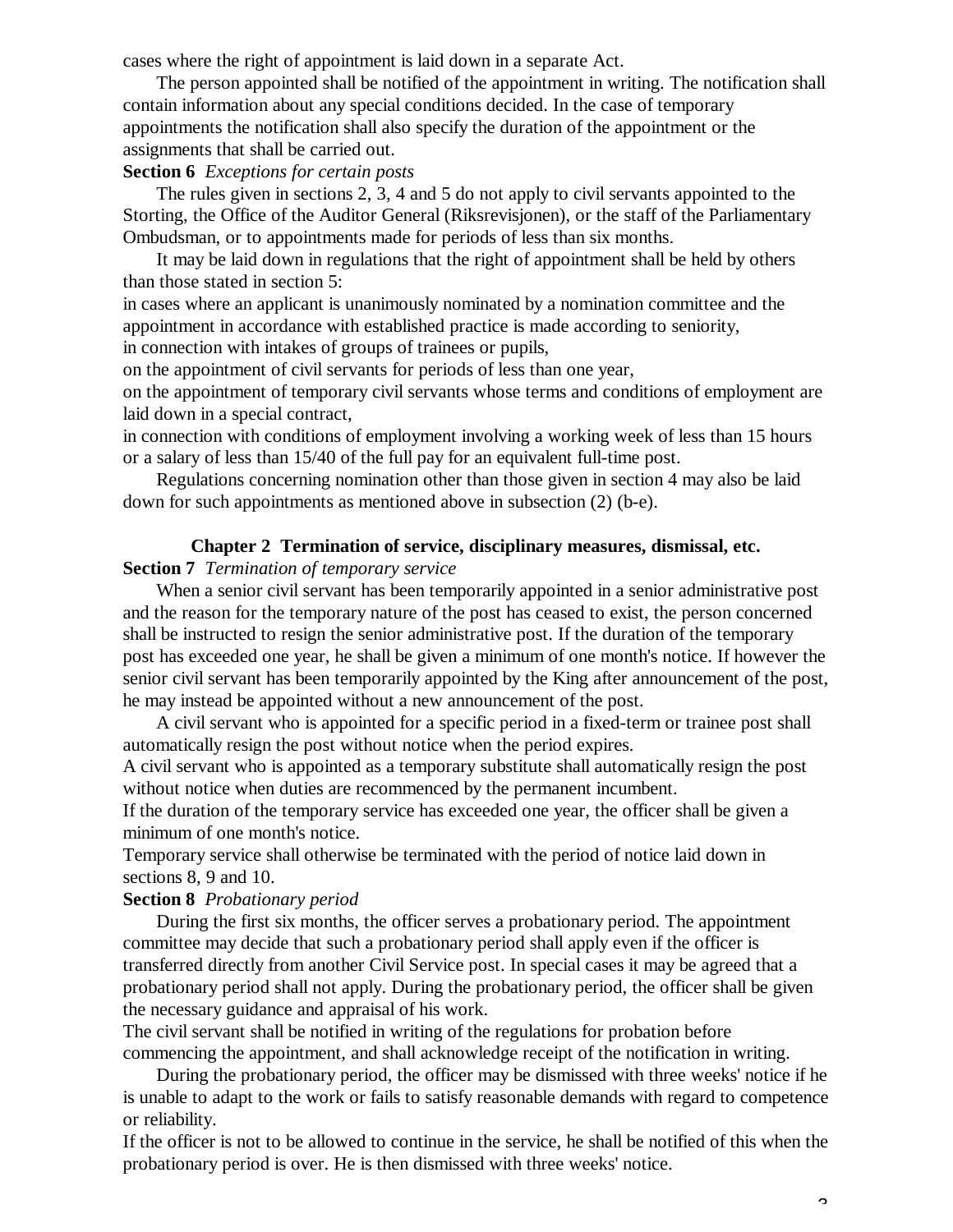A civil servant who is appointed on the condition that he complete a specific course of training shall be dismissed with three weeks' notice if the training is not completed satisfactorily. In special cases, a longer period of notice may be laid down in regulations. The means and criteria to be used in deciding whether the training has been satisfactorily completed may also be laid down in regulations.

### **Section 9** *Dismissal during the first years of service*

Permanently appointed civil servants with less than two years of uninterrupted service and temporarily appointed civil servants with less than four years of uninterrupted service may be dismissed when there are proper grounds for doing so in relation to the agency or officer concerned. After the expiry of a probationary period, notice of dismissal shall be one month if the length of service is one year or less. If the length of service exceeds one year, notice of dismissal shall be three months.

Rules for calculation of the length of service are laid down in regulations.

## **Section 10** *Dismissal after the first years of service*

Permanently appointed civil servants with more than two years of uninterrupted service and temporary civil servants with more than four years of uninterrupted service may be dismissed with six months' notice if a post is abolished or if the work is discontinued. Rules for calculation of the length of service are laid down in regulations.

These rules do not apply to fixed-term posts or trainee posts. By direction the King may lay down special regulations for such posts.

A civil servant may also be dismissed with the same period of notice when the person concerned

as a result of illness is permanently unfit to carry out his duties in a satisfactory manner, no longer has the qualifications that are necessary or are prescribed for the post, or for other reasons is permanently unfit for the post.

A senior civil servant may be summarily discharged in cases such as those listed in subsection (2) (a and b).

A civil servant appointed in a managerial post at an establishment or agency of a commercial character may be dismissed when there are proper grounds for doing so in relation to the agency or officer concerned even if the duration of the service has exceeded four years. It is laid down in regulations which posts this shall apply to.

The provisions laid down in the Worker Protection Act of 4 February 1977 no. 4 sections  $64$  (1-3) and  $65$  (1 and 2) shall otherwise apply.

**Section 11** *The civil servant's right to resign*

A civil servant always has a right to resign his post. The period of notice shall be, unless otherwise laid down in regulations:

during the probationary period: three weeks,

if the length of service is one year or less: one month,

if the length of service exceeds one year: three months.

Shorter periods of notice may be laid down in regulations or collective agreements.

#### **Section 12** *Obligation to take over another post*

Senior civil servants at government offices and all civil servants are obliged to accept changes in their duties and reorganization of the agency. If the conditions for dismissal or summary discharge pursuant to sections 9 or 10 are present, the officer may instead be required to take over another equivalent post in the agency or be available for special tasks. This section entails no change in the obligation to accept transfers pursuant to the Act relating to the Foreign Service of 18 July 1958 no. 1 section 10 or in the duty of regular officers and NCO's in the armed forces to accept transfers, etc. pursuant to the Act relating to Regular Officers and NCO's, etc. in the Armed Forces of 10 June 1977 no. 66 section 3. Nor does this section entail any change in the right to temporarily redeploy civil servants when this is in the interest of the service.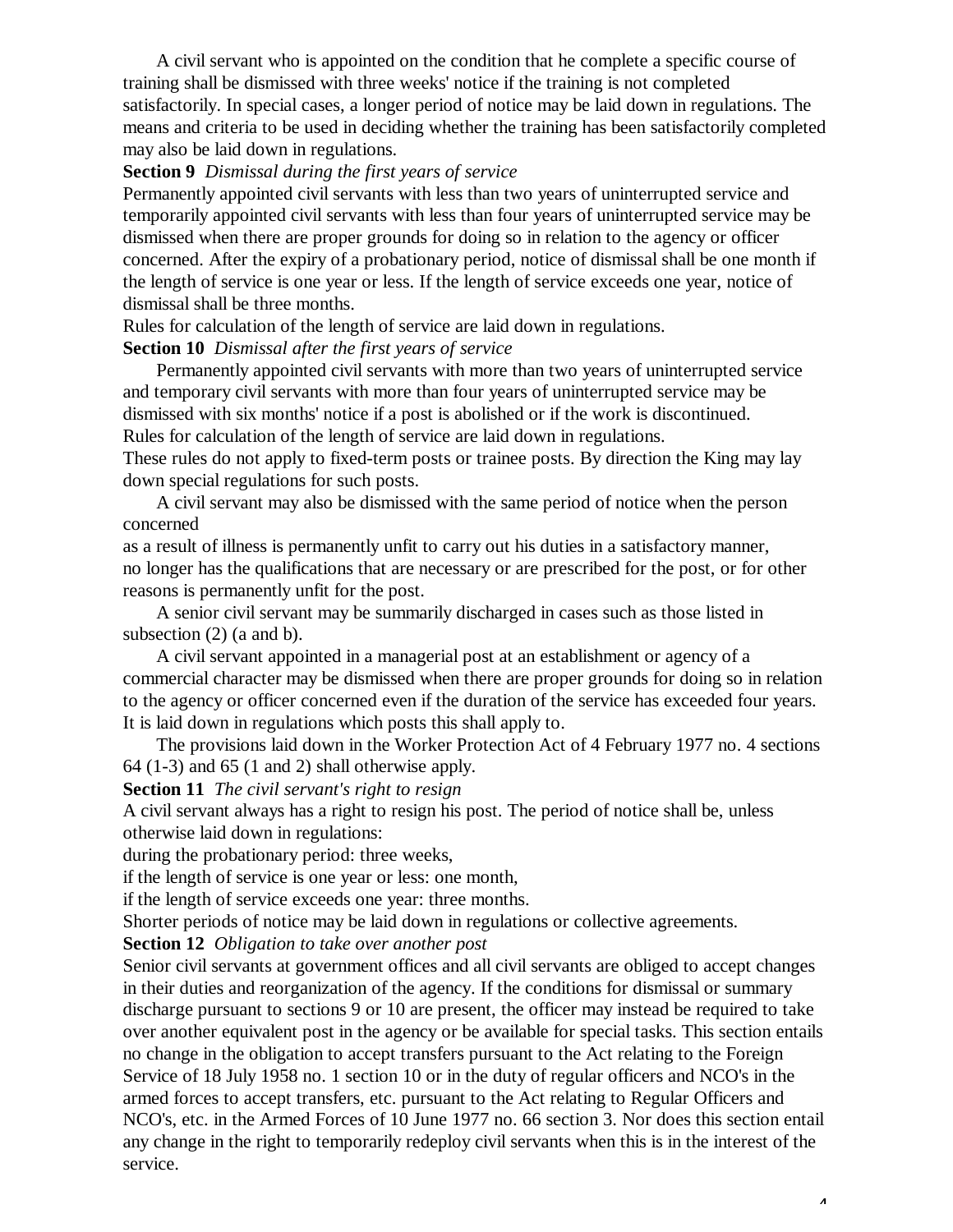## **Section 12A** *Redeployment of senior civil servants and civil servants who are paid in accordance with special contracts*

Senior civil servants and civil servants who are not subject to the basic collective agreement for the Civil Service and whose terms and conditions of employment are laid down in a special contract are obliged to accept redeployment to other duties in the agency or to be required to be available for special tasks if the contractual requirement with regard to results is not met. This applies even if the conditions for dismissal or summary discharge pursuant to sections 9 or 10 are not present. The provisions in this section do not apply to senior civil servants covered by section 22 (2) of the Norwegian Constitution.

**Section 13** *Right of preference to new post. Severance pay*

Before a civil servant is dismissed on any of the following grounds:

the post has been abolished or the work has been discontinued,

the officer as a result of illness is permanently unfit to carry out his duties in a satisfactory manner,

the officer no longer has the qualifications that are necessary or are prescribed for the post, he shall if possible be offered another appropriate post in the agency if he has at least one year's uninterrupted service. The same applies to civil servants who are dismissed pursuant to section 10 (4).

If the officer is nevertheless dismissed, he shall if possible be offered another appropriate post in the Civil Service, cf. section 5 (4). Only permanently employed civil servants with uninterrupted service of at least two years or civil servants in temporary posts who have uninterrupted service of at least four years have the right to a new post.

Right of preference applies only when the officer has the necessary qualifications and personal qualities for the post. If qualifications that are lacking can be acquired through appropriate supplementary training, the officer may be appointed on the condition that the supplementary training is carried out before a specified date.

The King stipulates by means of regulations more detailed rules concerning right of preference. It may be decided that the right of preference shall not apply to persons who are dismissed from specified posts, and that it shall not apply on appointment in the case of specified posts.

Civil servants as referred to in subsection (1) shall, on dismissal or notice of dismissal, be informed of their rights pursuant to this section. The officer may at the same time be required before a specified date to give notification as to whether he wishes to avail himself of the right of preference.

If the officer is offered a new, appropriate post and this is not accepted within 14 days, the right of preference lapses.

If the officer can be offered a new post in the same agency, he is appointed by the appointment committee after the nomination committee has stated its views on the officer's suitability for the post, and without the post being announced vacant.

If the officer, as referred to in subsection (1), is dismissed and it is assumed that it will be difficult to find other appropriate work, he may be granted severance pay as long as there is no right to pension. Severance pay shall be granted for a maximum of three years at a time, and may only be granted to permanently employed civil servants with at least two years of service or civil servants in temporary posts with at least four years of service. More detailed regulations concerning severance pay may be issued by the King.

The provisions in this section apply correspondingly also for senior civil servants, irrespective of the length of service.

## **Section 14** *Disciplinary measures*

Senior civil servants (other than judges) and civil servants who are not by Statute subject to another disciplinary authority may be subjected to disciplinary measures for: infringement of official obligations or failure to fulfil official duties,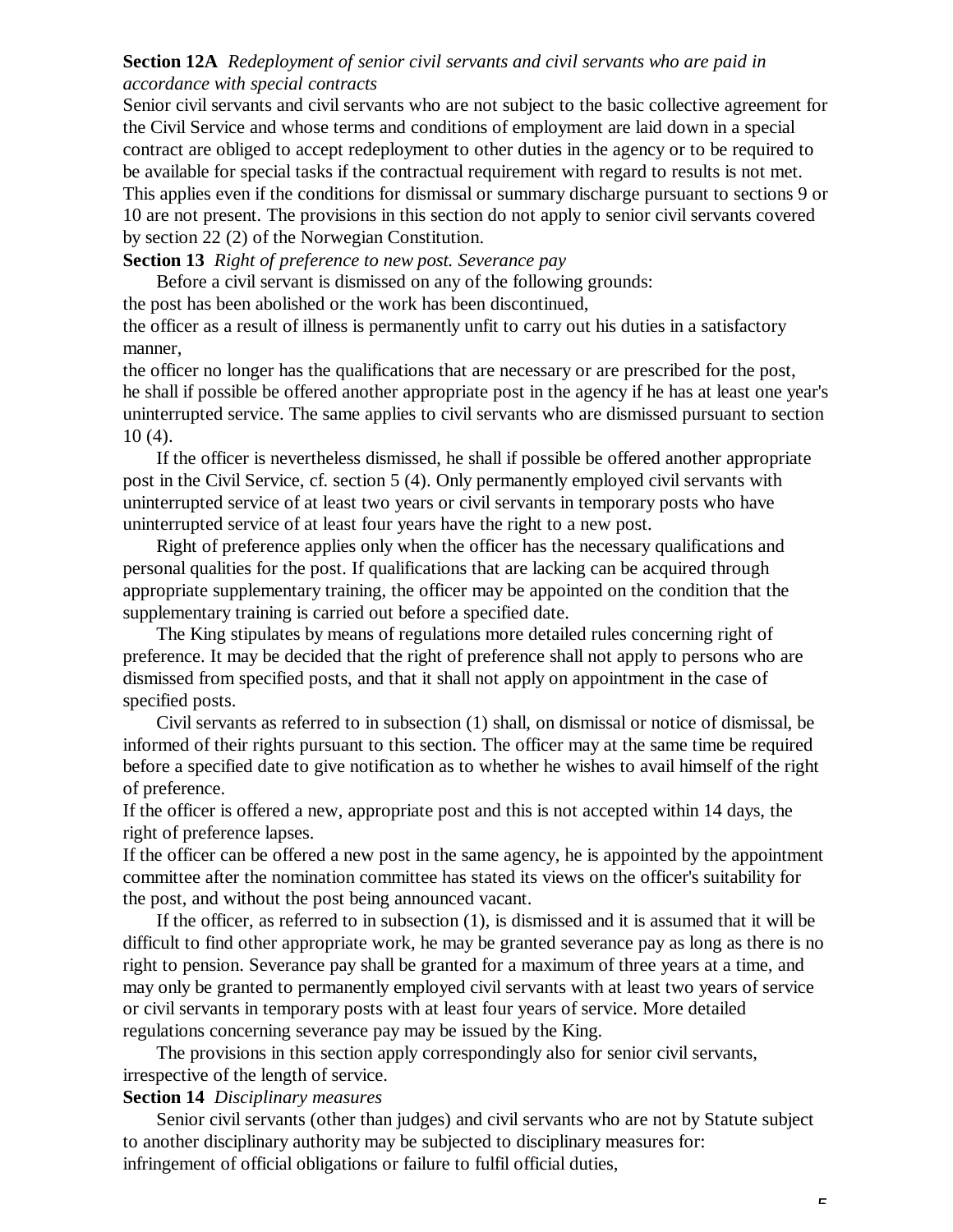improper behaviour in or outside of the service that damages the respect or confidence essential to the post.

As disciplinary measures, senior civil servants and civil servants may be subjected to a written reprimand, or to loss of seniority for a period from one month to two years. Civil servants may also as a disciplinary measure, either permanently or for a limited period be demoted to a lower grade.

An ordinary service reprimand shall not be regarded as a disciplinary measure.

Disciplinary measures are entered in the officer's record or personnel card. Regulations stipulate when the entry shall be removed.

Any officer may demand a printout of his/her record or personnel card.

**Section 15** *Summary discharge*

A senior civil servant or civil servant may be summarily discharged when he: has shown gross negligence in the service or is guilty of a gross breach of official duties or despite a written warning or reprimand has repeatedly breached his official duties, by improper behaviour in or outside the service proves himself unworthy of his post or damages the respect or confidence that is essential to the post.

The provision in this section shall not restrict the right to punish a senior civil servant or civil servant by depriving him of his post pursuant to the rules of penal legislation. **Section 16** *Suspension*

If dictated by the interest of the service, a senior civil servant or civil servant may immediately be suspended when there are grounds for suspecting that he is guilty of behaviour that may result in a summary discharge pursuant to section 15. When such grounds no longer exist, the suspension shall be terminated. A suspension shall also be terminated if instituted criminal prosecution is discontinued or if a summary discharge case brought before a court of law is withdrawn.

Suspension shall also be terminated if a summary discharge is not decided within six months. If however prosecution is instituted for behaviour which may give grounds for summary discharge pursuant to section 15, or which may entail punishment by loss of office, or if a civil action has been brought to deprive an officer of his post pursuant to section 10 of the Act concerning the Entry into Force of the Norwegian Penal Code, the suspension may be extended by up to six months at a time until the case is finally decided. The suspension may also be extended by up to six months at a time if the senior civil servant or civil servant has a position of especial trust such that it would be detrimental to the service if he resumed work before the decision of the court or if he would be in a position to destroy evidence needed for decision of the summary discharge case.

If a decision is made to suspend an officer, the summary discharge case shall be brought without undue delay.

Instead of being suspended, civil servants and senior civil servants in government offices, in the armed forces or the Foreign Service may temporarily be transferred to another, less confidential service. For such transfers the same rules apply as for suspension.

Until a decision has been made concerning summary discharge, a suspended senior civil servant or civil servant is entitled to full pay for the post. If the decision is appealed against, the officer is entitled to full pay for the post until the appeal is decided. Deductions may be made from the officer's pay in respect of any income received from other work during the suspension period.

## **Section 17** *The right of discharge*

Before reaching retirement age, senior civil servants as referred to in section 22 (2) of the Norwegian Constitution may only be discharged by a court of law. Senior civil servants as referred to in the section 22 (1) of the Norwegian Constitution, may also be discharged by the King in Council. The King in Council decides that an officer shall be suspended or transferred to other service pursuant to section 16.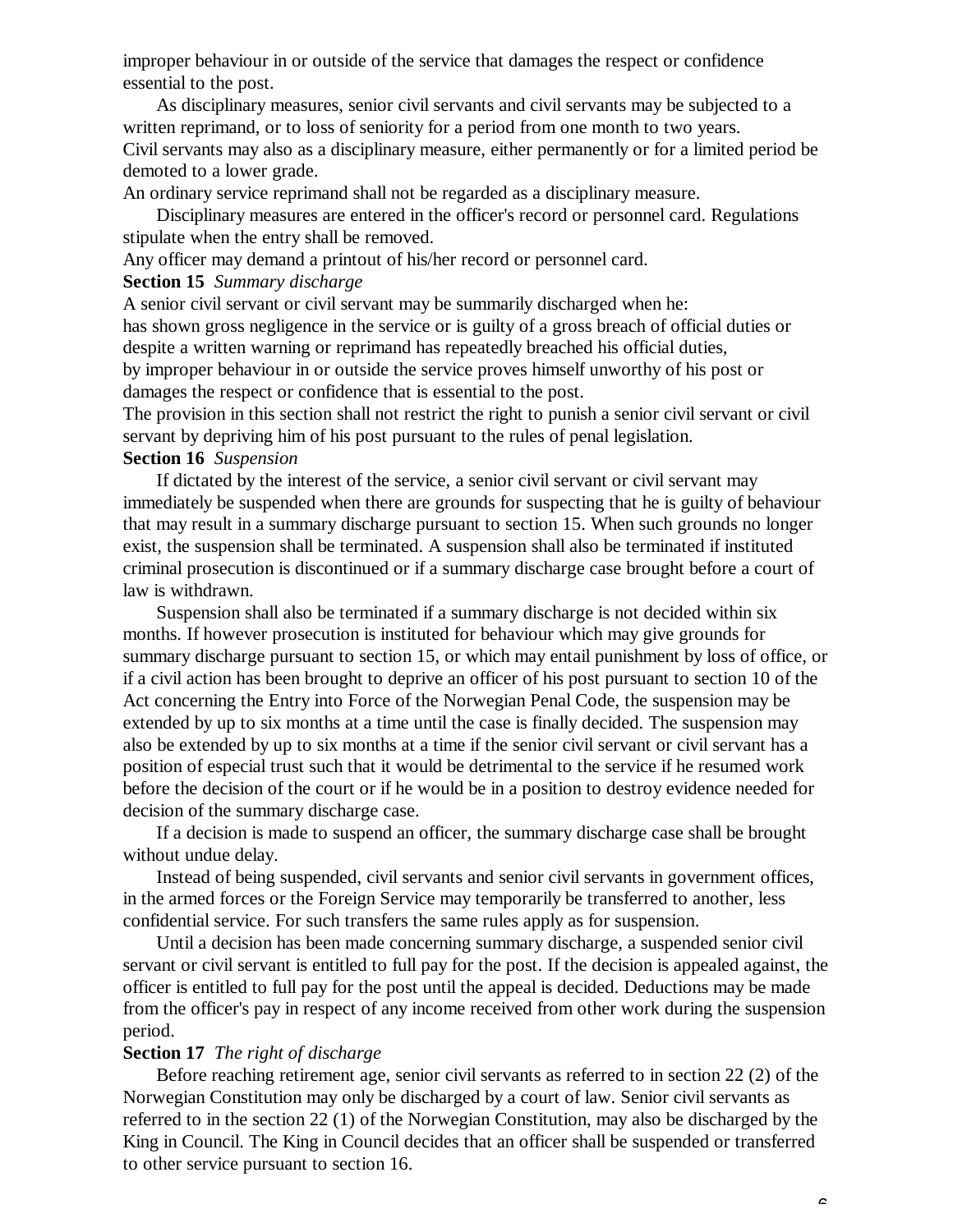The King may grant authority to the ministry concerned to discharge a senior civil servant in response to an application or on reaching of retirement age, to decide to terminate a suspension or a temporary appointment or to impose disciplinary measures. The same applies to civil servants appointed by the King in Council.

A decision that a civil servant shall be dismissed, subjected to disciplinary action, summarily discharged or suspended, is made by the appointment committee unless it is decided in regulations that such a decision shall be made by a nomination committee. It may also be decided in regulations that the decision shall be made by a collegiate board or a central appointment committee if the right of appointment is otherwise held by a local or regional appointment committee.

If an especially rapid decision of the case is required, the decision concerning suspension or transfer to another service pursuant to section 16 may also be made by the superior Civil Service authority.

As soon as the decision is made, notification of the decision shall be given to the person who should normally have made it and to the ministry to which the agency belongs. The agency concerned or the ministry may reverse the decision and may make decisions pursuant to section 16 if there are grounds for so doing.

#### **Section 18** *Rules of procedure*

Before a civil servant is subjected to disciplinary action, is dismissed or summarily discharged, he shall - in addition to his rights pursuant to the Act relating to Procedure in Cases concerning the Public Administration - be given an opportunity to present his case orally to the authority that shall decide the case. If a decision shall be made by the King, this oral presentation may be given to the ministry concerned. The same applies to senior civil servants if the ministry wishes to propose summary discharge or disciplinary measures.

The officer concerned has the right to be assisted by a union representative or other adviser. If in a committee or board a majority vote is not reached in favour of dismissal, summary discharge or disciplinary measures, each member of the minority may demand that the case be referred to the ministry concerned or to whichever authority is specified in the regulations. The same applies in cases where a minority wishes an increase in the disciplinary measures imposed.

When a question of summary discharge is raised by the authority responsible for deciding or preparing the case, senior civil servants or civil servants may also demand that evidence be taken as referred to in section 43 (2) of the Court of Justice Act.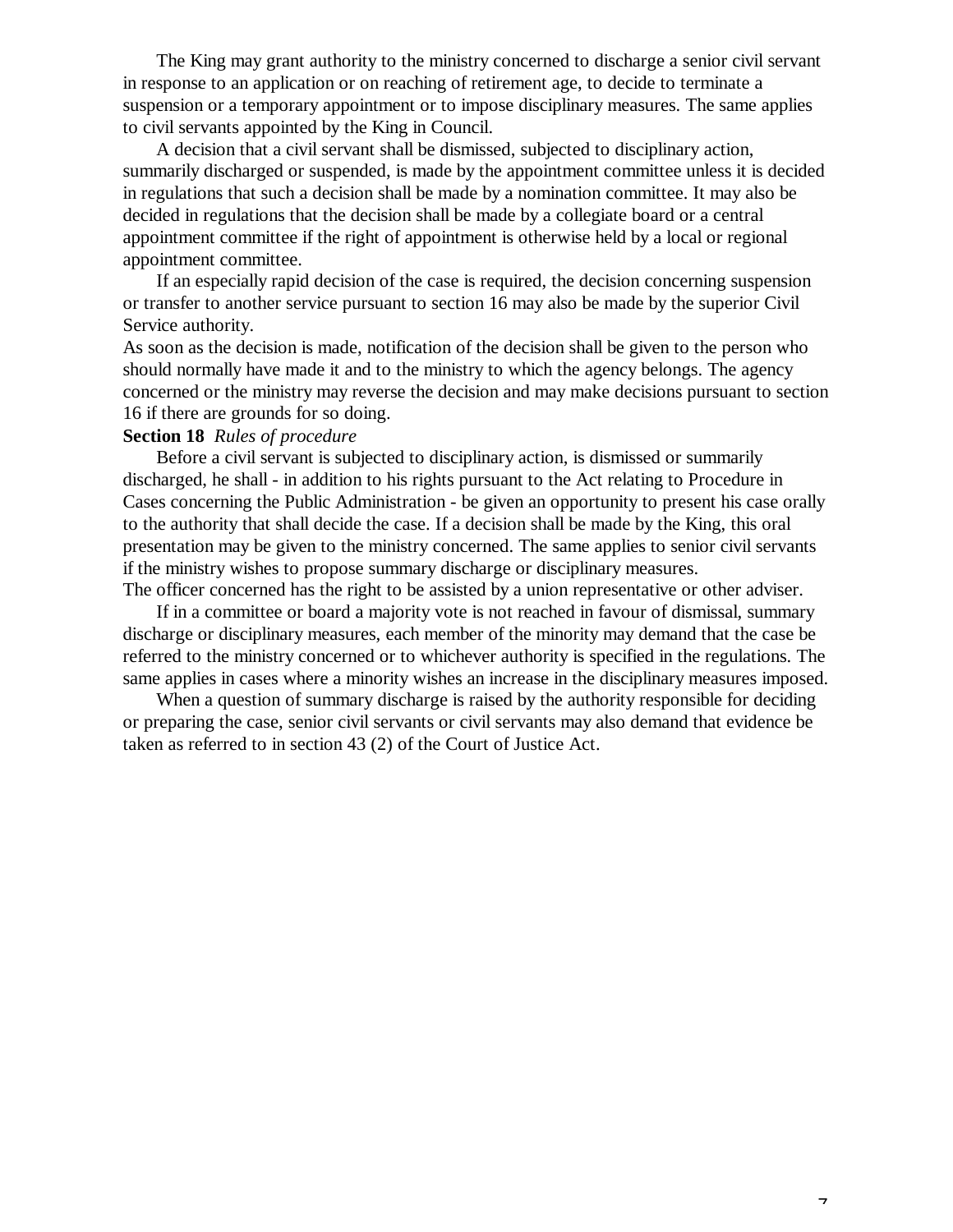## **Section 19** *The right of senior civil servants and civil servants to appeal and to institute legal proceedings*

When a civil servant pursuant to the Act relating to Procedure in Cases concerning the Public Administration appeals against a decision concerning dismissal, disciplinary measures, suspension or summary discharge, the appeal shall be addressed to the ministry concerned or to the authority specified in the regulations. When the decision has been made by the ministry, the appeal shall be addressed to the King. The same applies to appeals made by senior civil servants concerning disciplinary measures.

Civil servants and senior civil servants may institute legal proceedings to determine the legality of the appeal body's decision, cf. subsection (4). Legal proceedings must be instituted within eight weeks after the date that the senior civil servant or civil servant receives notification of the decision, or within six months if the senior civil servant or civil servant only sues for damages or if the case only concerns a reprimand. The parties may in individual cases agree on a longer period of notice of legal action.

Appeals pursuant to subsection (1) and legal action pursuant to subsection (2) have suspensive effect only to the extent that this is consequent upon the following provisions: Decisions concerning dismissal, disciplinary measures or summary discharge, may not be implemented before the notice period for appeals has elapsed. If the decision is appealed against before the elapse of the notice period for appeals, a decision may not be implemented before the appeal is decided.

The appeal body's decision concerning dismissal or disciplinary measures may not be implemented before two weeks after the officer receives notification of the decision. The same applies to appeals made by senior civil servant concerning disciplinary measures. The first sentence, above, applies correspondingly to summary discharges pursuant to section 10 (3). If the officer institutes legal proceedings during the two weeks referred to in the first sentence of (b), above, or notifies his employer in writing that legal proceedings will be instituted within the period of notice referred to in subsection (2), above, decisions concerning dismissal or disciplinary measures may not be implemented before there is a final judgement or verdict. In cases where legal proceedings are not instituted, decisions concerning dismissal or disciplinary measures may not be implemented before the elapse of the period of notice referred to in subsection (2), above.

In the case of decisions concerning dismissal, the same applies if legal proceedings are instituted or if notice is given of such legal proceedings as referred to in the first sentence, above, within the period of notice referred to in subsection (2).

If the court finds it unreasonable that legal proceedings shall have suspensive effect, it may, in response to a request from the employer, rule that the decision shall be implemented before the final judgement. The court shall at the same time stipulate a final date for implementation of the decision.

The first and third sentence of (c) apply correspondingly for summary discharge pursuant to section 10 (3). Legal proceedings concerning summary discharge do not otherwise have suspensive effect unless so ruled by the court. The first sentence of (c) applies correspondingly when a senior civil servant institutes legal proceedings concerning disciplinary measures.

To legal proceedings shall apply the Court of Justice Act and the Civil Procedure Act, with the special provisions that ensue from this section and the Worker Protection Act of 4 February 1977 no. 4 sections 61 (B) and (C). The court may adjourn proceedings for up to eight weeks if the case is re-examined by the public administration and the government agency notifies the court of this.

In connection with proceedings concerning the legality of the appeal body's decision, the court may deal with questions relating to settlement of pay and holiday pay and disputes concerning other provisions of this Act relating to regulations pursuant to the Act. The same applies to claims relating to the primary claim or which wholly or partly can be set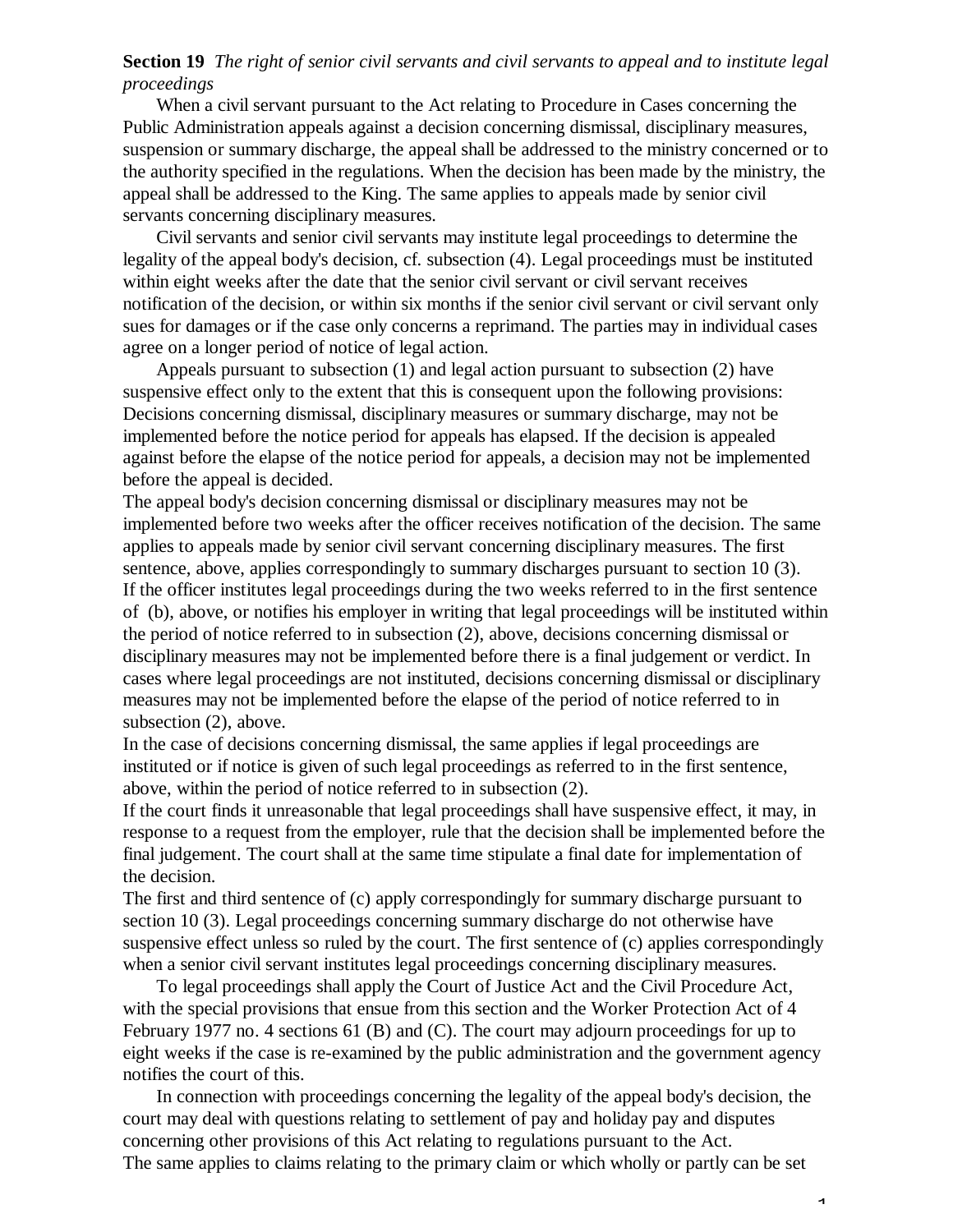off by counter-claims, in so far as these do not constitute a major inconvenience to the court's processing of decisions concerning dismissal, disciplinary measures, suspension or summary discharge. The court's decision concerning the previous sentence cannot be appealed against.

There is no conciliation in connection with the primary claim or other claims dealt with in conjunction with the primary claim.

The Working Environment Act section 62 and sections 66 (4) and (5) apply correspondingly. In connection with proceedings concerning transfer of agencies, the second sentence of section 62 (1) and section 73, (C) (3) of the Working Environment Act do not apply to senior civil servants and civil servants.

## **Chapter 3 Miscellaneous provisions**

**Section 20** *Prohibition of gifts in the service, etc.*

No senior civil servant or civil servant may on behalf of himself or others accept a gift, commission, service or other payment which is likely, or which by the donor is intended, to influence his official actions, or which regulations forbid the acceptance of.

Violation may entail disciplinary measures or summary discharge.

**Section 21** *Criminal prosecution after disciplinary measures or summary discharge* If a senior civil servant or civil servant is subjected to disciplinary measures or summary discharge for a criminal offence, this shall not preclude normal criminal prosecution, but assessment of the sentence shall take the disciplinary measures or summary discharge into consideration.

## **Section 22** *Distribution costs as a result of illness, etc.*

If a senior civil servant or civil servant is partly remunerated by the government and partly by a municipality or county, the public expenses associated with holidays, illness, leave or accidents in the course of duty shall be divided between those who pay the salary proportionate to the shares of the total salary paid by each.

## **Section 23** *Regulations*

When it is stated in this Act that something may or shall be decided in regulations, such regulations shall be laid down according to an agreement between the management of the agency or group of agencies concerned and the Civil Service unions that have the right to negotiate pursuant to the Civil Service Disputes Act. The regulations for ministries are agreed between the King or the agency thereby authorized and confederations of the unions that have a right to negotiate. Before the management of the agency or group of agencies concerned enters into agreement, the ministry concerned shall decide in advance which civil servants shall be appointed by the King and which shall be appointed by the ministry concerned.

The regulations are valid only when confirmed by the King or by the agency thereby authorized. Regulations will not be confirmed if:

some provisions are found to be in contravention of acts of law or resolutions made pursuant to Acts,

rules are lacking, which pursuant to this Act shall be laid down in regulations,

some provisions seem unreasonable for certain groups of employees or job applicants,

some provisions are in contravention of agreements entered into between the government and confederations.

The confirming authority may at any time demand that regulations be revised. Each of the parties in an agency has the same right. Regulations that apply when this Act comes into force or are confirmed later remain in force until such time as they are replaced.

In special cases the confirming authority may in consultation with confederations consent to deviations from the regulations.

## **Section 24** *Entry into force*

This Act comes into force from the date stipulated by the King. From the said date the Act of 10 June 1977 no. 65 concerning Civil Servants is repealed.